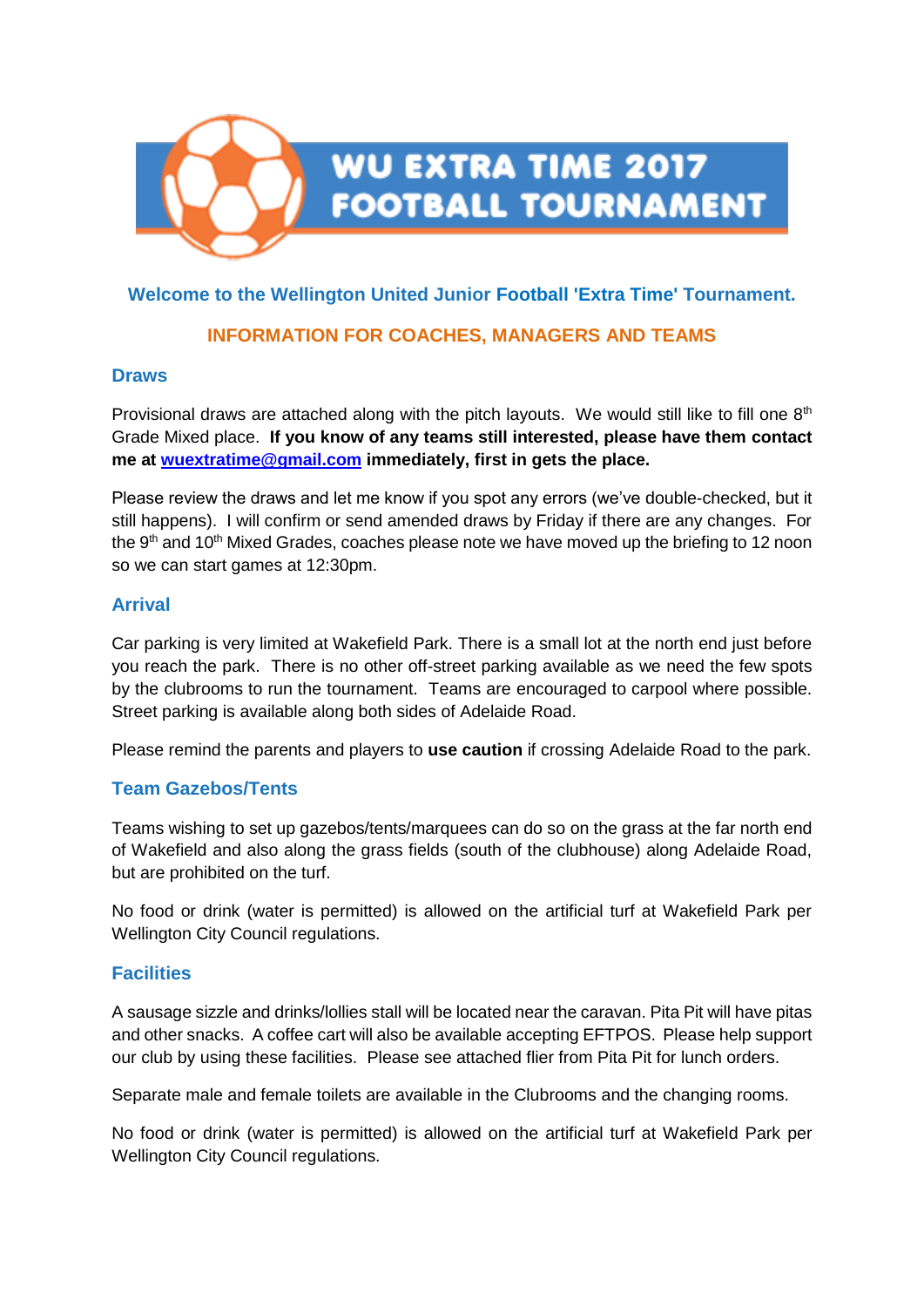Teams/clubs are expected to provide basic First Aid. There is a First Aid kit in the caravan if needed. Bags with ice are available at the barbecue.

## **Coaches Briefing**

When you arrive, please register in the Clubroom to receive your information packet in advance of the coaches briefing. There will be a coaches briefing in the Clubrooms on Saturday morning at **8.00am for the 7th Grade and 8th Grade** Mixed teams, at **12:00pm for the 9th and 10th Grade** Mixed teams, and **Sunday morning at 9.30am** for all Girls Only grades.

The pack will also include **result cards** which need to be returned to the caravan after each game. The home team coach will be responsible for recording the result and getting the initials of the visiting coach on the result card.

A participation ribbon for each player and individual ribbons for the team's selection of Best Attacker, Best Defender and Fair Play awards will also be included in the pack. The pack will also have a slip for the Best Attacker, Best Defender and Fair Play to enter their names into a draw at prize giving.

Along with this Information you will receive final draws and pitch layout. Field numbers are marked and a printed copy of the map showing the field numbers will be included in your information pack and posted outside the caravan.

## **Tournament Rules**

Rules of the day are to follow the Whole of Football Plan [http://www.nzfootball.co.nz](http://www.nzfootball.co.nz/)

Girls Only 11/12 should review the specific rules for their Grade in advance (attached). Any questions can be addressed at the Coaches briefing.

#### Additional rules for the tournament:

To allow all grade level teams to enjoy the day, any games reaching an 8 goal lead will freeze the score and play the remainder of the game with mixed teams using bibs.

Grades 7 and 8 mixed and 7/8 GO can have up to 8 players per team. Grades 9 and 10 mixed and 9/10 & 11/12 GO teams can have up to 10 players. Teams must only include players of the correct age officially able to play in that grade according to Capital Football.

Games will be two 10 minute halves with a 1 minute break at half time for the Grades 7 & 8 mixed. All other grades will be two 12 minute halves.

Line Markings – the field markings may be hard to see – Referees would be best to have sideline refs identified at the start of the game to help identify when the ball goes out.

Pools will be played as a round robin. Each pool will have a winning team. Teams will gain 3 points for a win, 1 point for a draw and no points for a loss.

The winning team will be the team with the most points, if two teams have the same points at the end of the round robin, the winner will be determined by the following tiebreakers: